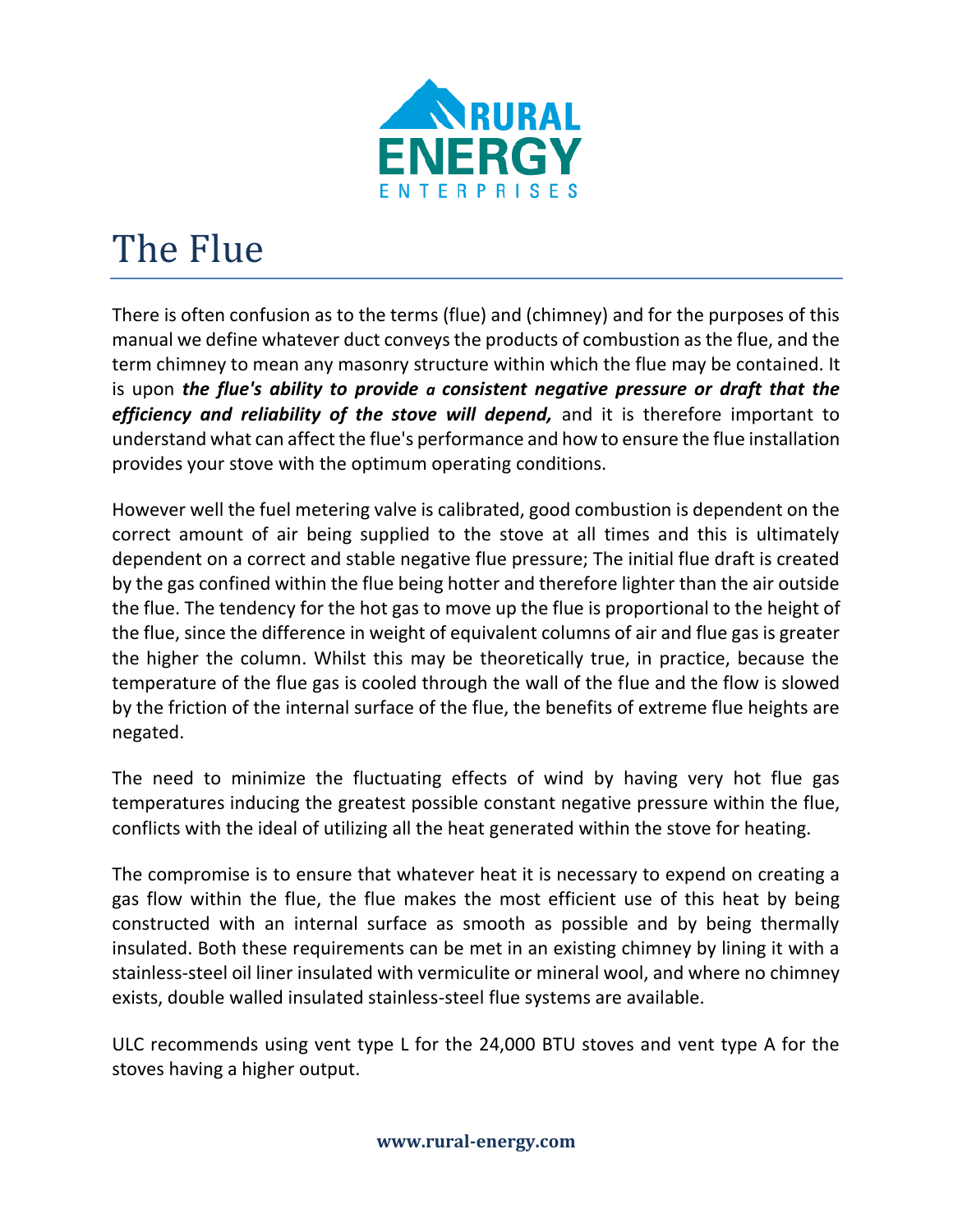## **Atmospheric Influences**

Wind blowing across the flue terminal will increase the negative pressure within the flue proportionately to the wind speed, but as wind speed is never constant the varying effect this has on the stove would be unacceptable. *To control this, the stove is fitted with a draught stabilizer.* When the negative pressure approaches the desirable upper limit the stabilizer will open, drawing air directly into the flue to supplement the flue gases coming from the stove, thereby reducing the negative pressure to within its limits. When the wind speed decreases the stabilizer will close to return the full negative pressure of the flue to the stove. *When the stove is commissioned the negative pressure within the stove is measured and the stabilizer is adjusted to suit the characteristics of the flue, ensuring it gives the optimum control.*

If the flue terminal is too low in relation to the roof, or is masked by other buildings, it is possible for winds coming from certain directions to have become so turbulent that the stove's stabilizer will be unable to respond quickly enough to the changing conditions. Trees often create turbulence problems that cause difficulties because they are often overlooked in the search for the culprit. Not only are the aerodynamics of trees changed with the seasons and leaf growth, but a large tree may have no effect for many years and its last foot of growth may never be suspected as the cause of a previously well controlled stove becoming erratic. No (patented)) cowl fitted to the flue terminal will overcome serious wind turbulence, but minor turbulence can often be reduced to acceptable levels with a suitable ((model)). For major turbulence problems, increasing the height of your existing flue or demolishing the offending obstruction will be the only effective cure.

The term ((down draught)) is often used erroneously to explain almost any flue unable to sustain sufficient thermally induced gas speed to overcome high-pressure zones caused by winds hitting an obstruction beyond the flue terminal. In most instances this is caused by a poor flue cooling the flue gasses and a cure would be affected with *an insulated pipe.*  True ((down draught)) affects houses situated on or near to hills, when cooling air travels down the hillside.

This wind, called katabatic wind, can normally be controlled with an efficient flue system and suitable cowl, but if the wind causes a high-pressure zone at the flue terminal, resetting the flue to the opposite side of the house may be the only effective answer if an otherwise satisfactory flue causes a problem. The opposite condition, when warming air travels up a hillside giving anabatic wind, can produce very high negative flue pressures, which *will sometimes necessitate a barometric damper being fitted to the flue.*

Windows and doors opened down wind of prevailing winds and the running of large extraction fans without adequate ventilation may cause the flue to stall or even become